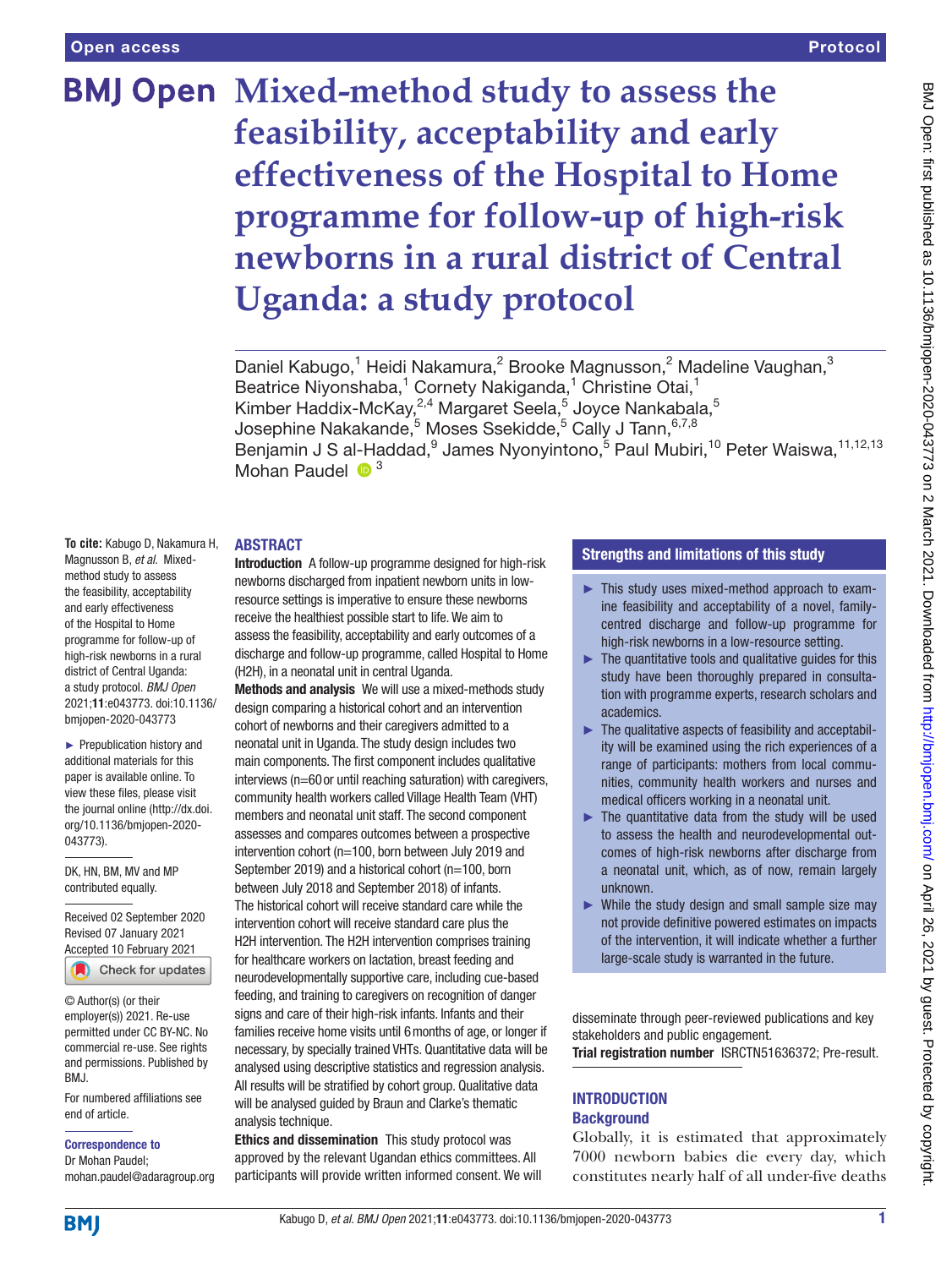and  $62\%$  of infant deaths.<sup>1</sup> Additionally, an estimated 19million newborns are born prematurely or with other life-threatening conditions every year.<sup>2</sup> Over 90% of these high-risk newborns are from developing countries in South Asia and sub-Saharan Africa.<sup>[2](#page-7-1)</sup> Newborns who are preterm, low birth weight or who develop illnesses early in life, often face significant nutrition and developmental challenges.<sup>[3](#page-7-2)</sup> While mortality rates for high-risk newborns are declining due to improvements in newborn care, it has not reduced the prevalence of disabilities among this group at the same rate.<sup>[4](#page-7-3)</sup> Surviving infants are at high risk of low-severity neurological impairments including learning disabilities, low or borderline IQs, attention deficit hyperactivity disorder, autism spectrum disorders, poor social–emotional competence and stunted cognitive, language and motor skills.<sup>5</sup>

Additionally, high-risk newborns admitted to a neonatal unit experience a much higher rate of hospital readmission and death during their first year of life compared with healthy, term newborns.<sup>6</sup>  $^7$  Careful preparation of the family for discharge and appropriate follow-up after discharge may reduce these risks.<sup>7-9</sup> Despite an increasing number of neonatal units being established in low-resource settings, $\frac{10-13}{10}$  very few follow-up programmes exist to ensure that high-risk infants receive the ongoing support and care they require after discharge.<sup>347-9 14</sup> As a result, there is a dearth of evidence on the outcomes of these infants once they go home. Adara Development analysed a year of data before the intervention (year 2017) and found that merely one-third of newborns discharged from the neonatal unit came back to Kiwoko Hospital for their first 2-week follow-up appointment. By month 4, fewer than 1 in 10 attended follow-up appointments, leaving the outcomes of these babies unknown. It is widely recognised that there are serious barriers to families accessing facility-based follow-up care for infants, including a global shortage of neonatal nurses, weak referral systems, lack of transportation, poverty, cost of care, lack of facilities, weak empowerment of women and lack of education and awareness of danger signs in parents and clinicians.<sup>14 15</sup> These evidences indicate that follow-up of high-risk newborns in low-resource settings requires a coordinated system for linking the facility with the health workers in the community.<sup> $\overline{6}$  $\overline{6}$  $\overline{6}$ </sup> Follow-up care is critical because it can detect early danger signs and feeding difficulties that could lead to stunting, wasting or failure to thrive or death, and can be a vehicle for early identification of neurodevelopmental delays.<sup>47-9</sup> Early detection and intervention with locally appropriate, wellfunctioning follow-up programmes is essential for giving these high-risk infants the best opportunity to reach their full potential.<sup>6</sup>

## Aim

The study aims to evaluate whether a family-centred, facility and community-based discharge and follow-up programme for newborns admitted to a low-resource neonatal unit is feasible, acceptable and can provide

early evidence of impact on growth, neurodevelopment and infant–caregiver attachment, compared with current standard care practices.

#### Objectives and hypotheses

The objectives of the study are to:

1. Evaluate the feasibility and acceptability of the Hospital to Home (H2H) programme. Hypothesis: The H2H programme is feasible to imple-

ment and is acceptable to both the clients (caregivers) and service providers (Village Health Teams (VHTs) and hospital staff).

2. Obtain preliminary data on whether the H2H programme improves infant health and well-being and infant–caregiver attachment at 6months corrected age (corrected age refers to the infant's chronological age minus the number of weeks born prematurely) when compared with a historical cohort who did not receive the programme.

Hypothesis: Infants receiving the H2H programme demonstrate reduced rates of undernutrition (stunting, wasting, underweight); increased head circumference; increased neurodevelopmental scores on the Griffith Mental Development Scales (GMDS); and increased scores on the Maternal Infant Responsiveness Instrument (MIRI).

#### **METHODS**

We will use a mixed-method study design. Objective 1 will be assessed using an observational descriptive design and Objective 2 will be assessed with a post-test only design<sup>[16](#page-7-9)</sup> [\(figure](#page-2-0) 1).

## Study setting

#### Overview of Uganda

Uganda is ranked 159 of 189 in the 2019 Human Development Index.<sup>17</sup> Subsistence farming is the major source of income for the majority of people and more than a quarter live below the poverty line.<sup>18</sup> Uganda is still grappling with high maternal (336 per 100000 live births) and neonatal (27 per 1000 live births) mortality rates.<sup>[19](#page-7-12)</sup> Neonatal deaths account for 42% of the under-five deaths and over  $60\%$  of the total infant deaths in the country.<sup>[20](#page-7-13)</sup> It is estimated that Uganda has nearly 7% preterm birth rate, which amounts to 108000 babies born too soon each year; 9800 direct preterm deaths and 5700 impaired preterm survivors per year.<sup>[21](#page-7-14)</sup>

## Kiwoko Hospital

The H2H intervention will take place at Kiwoko Hospital (KH) based in the Nakaseke district and in two surrounding districts—Luwero and Nakasongola [\(figure](#page-3-0) 2). Socio-economically, there are no marked differences across these three districts; they represent rural Uganda and a region with relatively poor socioeconomic circumstances. These districts are inhabited by people of two major tribes—*Baganda* and *Banyakore* who are mostly farmers and pastoralists by their occupation.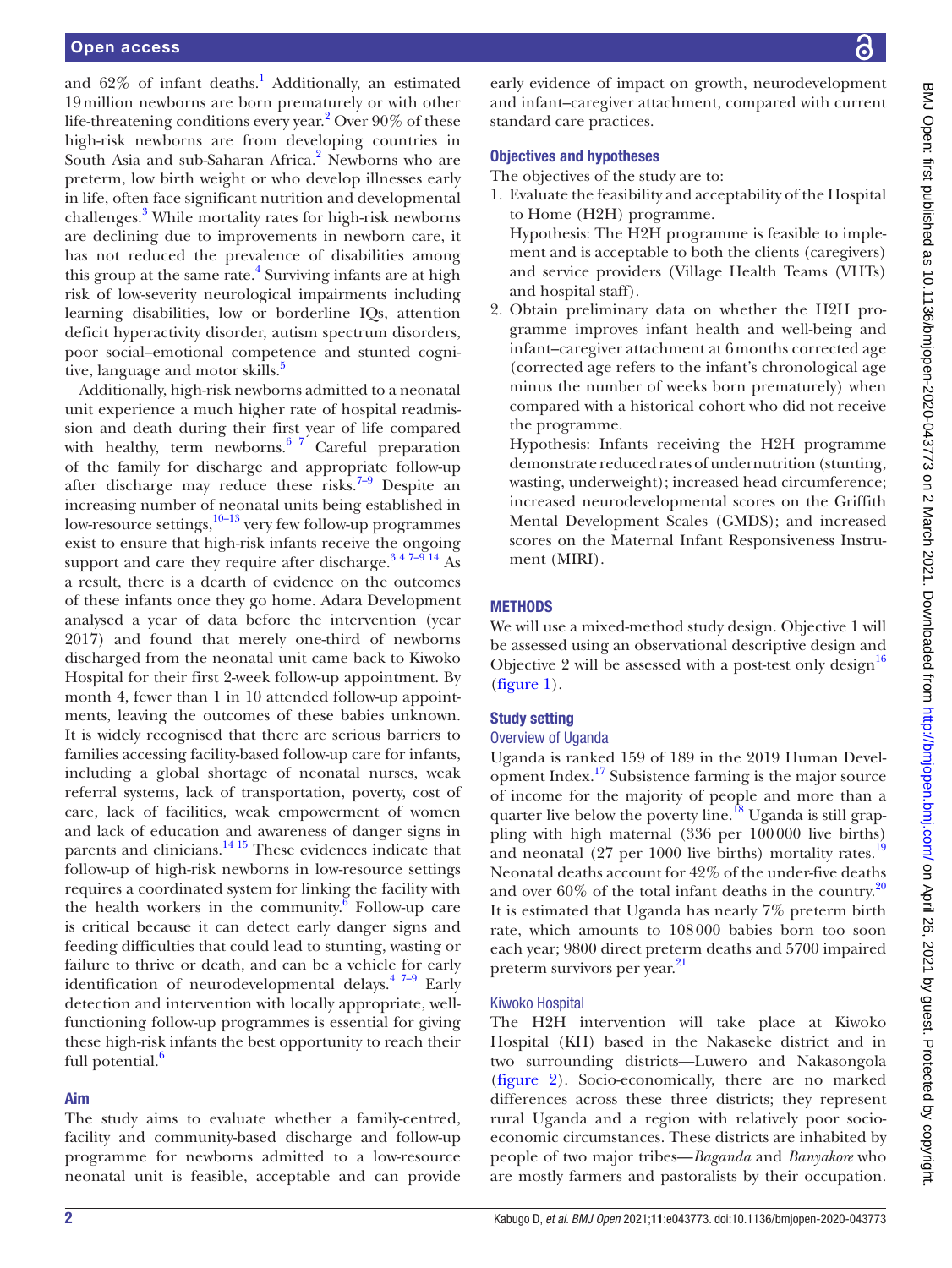

Figure 1 H2H study flow chart. \*Or until saturation has been reached. H2H, Hospital to Home; KH, Kiwoko Hospital; NU, neonatal unit, VHTs, Village Health Teams.

KH is a rural faith-based hospital located in the Nakaseke district of Central Uganda. The 250-bed hospital sees over 40000 patients a year and serves a catchment area of approximately 1million people. For the past 22 years, the study implementer, Adara Development, has worked alongside KH to develop maternal, newborn and child health services, including the establishment of a neonatal unit that now provides care to over  $1200$  newborns a year.<sup>[22](#page-7-15)</sup> Of the 1311 newborns admitted to the unit in 2019, 52% are low birth weight  $(\langle 2.5 \text{ kg}), 14\%$  very low birth weight  $\left($  <1.5 kg) and 3% extremely low birth weight  $\left($  <1 kg $\right)$ .

<span id="page-2-0"></span>The KH neonatal unit provides thermal care, kangaroo care, assisted feeding, intravenous therapy, oxygen therapy, phototherapy, bubble continuous positive airway pressure, seizure management and management of infections, among other services. In the community, KH runs community-based healthcare programmes which include safe motherhood outreach clinics providing antenatal and postnatal care, mother and child immunisations, health education and family planning services. The clinics are supported by a network of VHTs who provide health education and mobilise the community to attend clinics.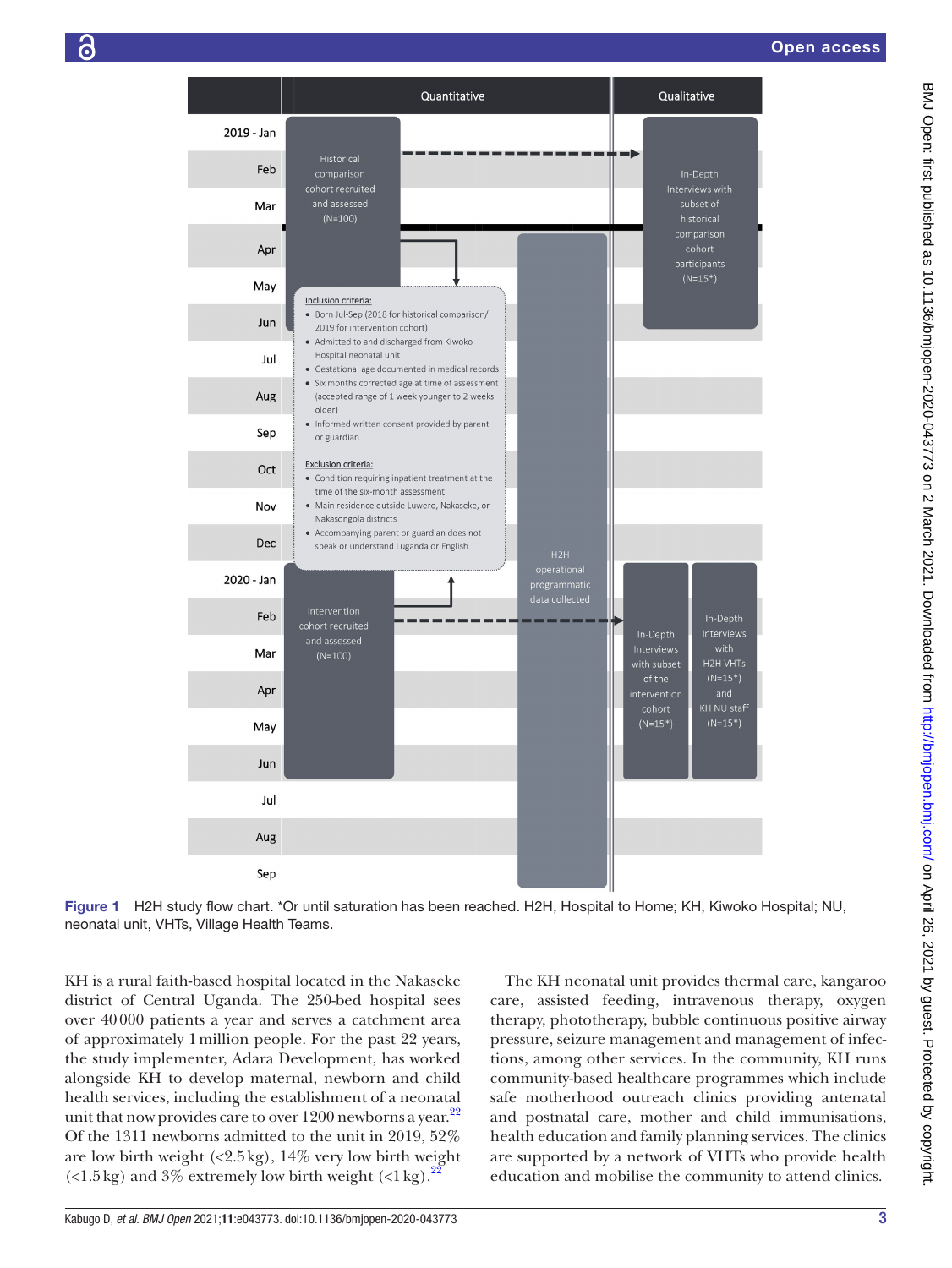

<span id="page-3-0"></span>Figure 2 Map showing Hospital to Home study districts.

#### Study population, sample size and recruitment

The study population will be selected from high-risk newborns and their caregivers discharged from the neonatal unit at KH and who live in Luwero, Nakaseke or Nakasongola districts.

#### Inclusion and exclusion criteria

We will use the following inclusion and exclusion criteria to recruit infants for the historical and intervention cohorts ([box](#page-3-1) 1) as well as for the in-depth interview participants ([box](#page-3-2) 2):

#### Sample size

To address hypothesis 1, in-depth interviews (IDI) will be conducted with caregivers or parents (n=15or until reaching saturation) from each cohorts, H2H VHTs (n=15or until reaching saturation) and staff working in

# Box 1 Inclusion and exclusion criteria for infants

#### <span id="page-3-1"></span>Inclusion criteria

- ► Born between July and September (2018 for historical comparison cohort and 2019 for intervention cohort).
- ► Admitted and discharged from the KH neonatal unit.
- ► Gestational age documented.
- ► Six months corrected age at the time of assessment (accepted range of 1week younger to 2 weeks older).
- ► Informed written consent provided by the caregiver.

#### Exclusion criteria

- ► Condition requiring inpatient treatment at the time of the 6-month assessment.
- ► Main residence outside Nakaseke, Luwero or Nakasongola districts.
- ► Accompanying caregiver does not speak or understand Luganda or English.

## Box 2 Inclusion and exclusion criteria, in-depth interview participants

#### <span id="page-3-2"></span>Inclusion criteria

- $\triangleright$  A caregiver of a newborn from the historical cohort or prospective cohort who agreed to be interviewed by the research team.
- ► A nurse or a clinician working in KH neonatal unit or a VHT member or other staff engaged in delivering the Hospital to Home (H2H) intervention in communities who agreed to be interviewed by the research team.

## Exclusion criteria

► A caregiver who did not belong to either of the two study cohorts and a VHT member who was not engaged in delivery of H2H intervention.

the KH neonatal unit (n=15or until reaching saturation). Sample sizes have been determined based on an estimate of the number of subjects required to achieve saturation. Sample sizes will vary, depending on when saturation is reached.[23](#page-7-16) No further interviews will be conducted when the research team finds additional interviews adding no new ideas on the aspects of feasibility and acceptability of the H2H programme.

To address hypothesis 2, the study will recruit 100 babies in each cohort. The sample size is based on a pragmatic approach and is not powered to detect programme outcomes but will provide important preliminary data and inform an appropriate effect size and sample size for future studies.

#### **Recruitment**

A historical cohort of infants will be selected prior to establishment of H2H at KH. We will use a random number generator to randomly select 100 infants who were born between July 2018 and September 2018, who received standard care in the KH neonatal unit and met eligibility criteria as outlined in the study flow chart (see [figure](#page-2-0) 1). For the H2H intervention cohort, we will use a random number generator to select 100 infants who were born between July 2019 and September 2019 and who received standard care plus H2H intervention in the KH neonatal unit. Data from infants in both cohorts will be collected when they reach 6months corrected age.

The study team will identify all eligible newborns from a database of patients admitted to the KH neonatal unit. Those meeting initial eligibility criteria will be entered into a screening log. When an infant on the screening log reaches 5½ to 6months corrected age, study staff will contact caregivers of the infant over the phone to introduce them to the research study. They will be invited to come to KH with their infant when the infant is 6months corrected age to attend the H2H study clinic. Caregivers interested to participate in the research will be provided travel incentive to reach up to the KH H2H clinic.

When infants and their caregivers come to the H2H study clinic, the caregiver will go through the informed consent process with a trained staff member. Once a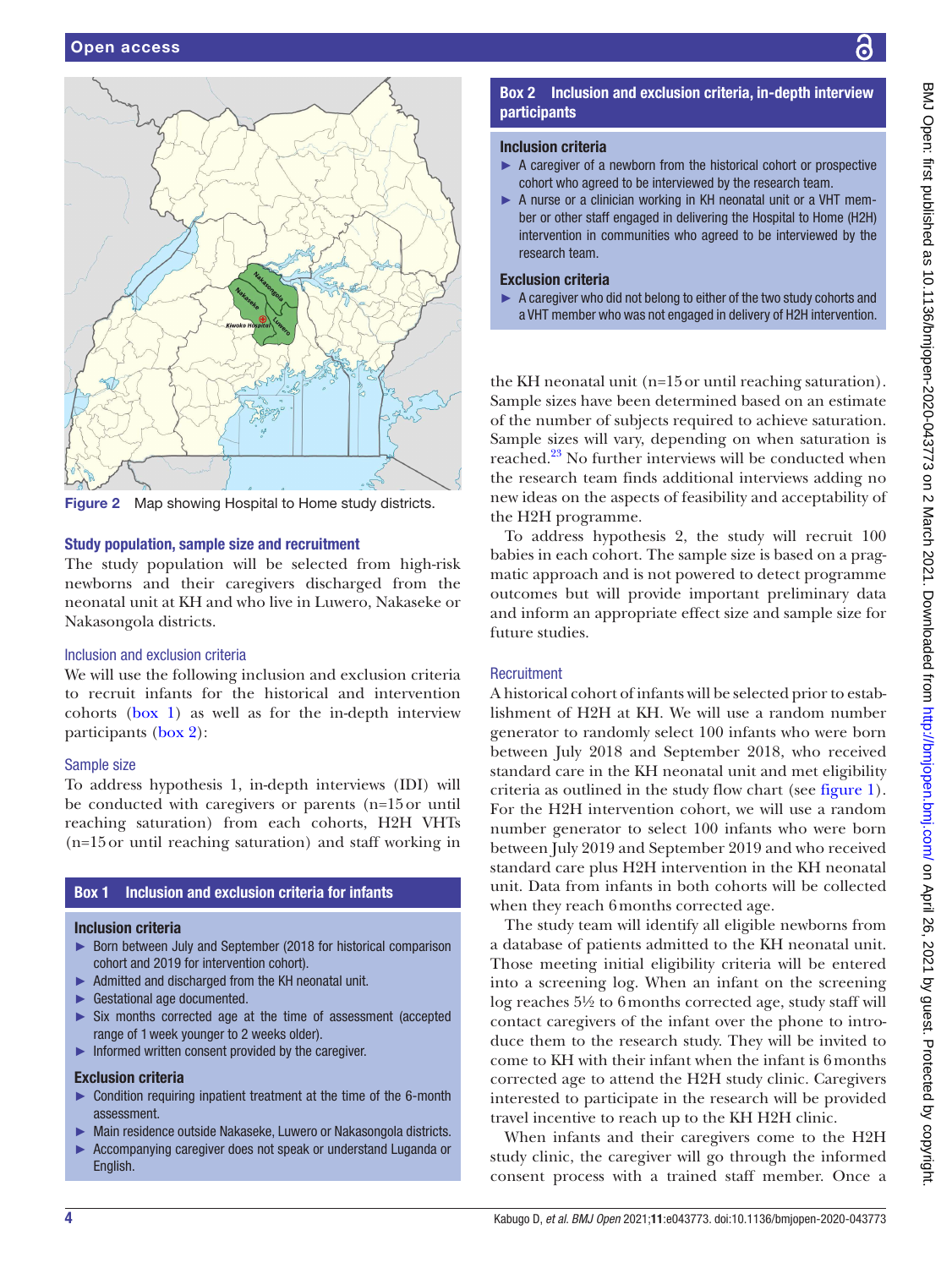caregiver has provided consent for their participation in the study, study assessments will take place.

## About the H2H intervention

H2H is a family-centred programme of facility-based care and at-home follow-up of high-risk newborns discharged from the KH Neonatal Unit. Caregivers and their infants admitted to the KH Neonatal Unit will receive the H2H facility-based component during their hospital stay and before being discharged home. Discharge planning begins early on admission into the neonatal unit by educating and preparing the family to be able to care for their infant safely at home. When the discharge date nears, the neonatal unit team coordinates with a VHT working within the family's geographical area. This VHT will be assigned to the family to provide in-home follow-up care and support after discharge. To improve programme adherence in the community component of the intervention, VHTs will be regularly supervised by a research community midwife, provided monetary (travel and airtime) incentive and non-monetary incentives including a bicycle and supplies for their follow-up visits. To improve programme adherence in the facility component of intervention, ongoing education will be provided to staff and experts will be available to answer questions via a messaging application and email. The programme is described in [box](#page-4-0) 3.

## **Outcomes**

Feasibility and acceptability of the H2H programme will be evaluated with a mixed-method approach using quantitative data collected in the hospital and during at-home visits, and qualitative data from IDIs. Preliminary evidence of impact will be evaluated quantitatively using data from the historical comparison and intervention cohorts. Infants in each cohort will be assessed at the study clinic when they are 6months corrected age and assessments will be conducted by trained study staff through observation and anthropometric assessments on infants, and structured interview questionnaires with caregivers.

The key outcome measures of the study will be:

- 1. Feasibility of the H2H facility component as assessed by the percentage of infants discharged from the KH neonatal unit meeting discharge criteria and percentage of caregivers receiving the discharge teaching topics ([online supplemental additional files 3 and 4](https://dx.doi.org/10.1136/bmjopen-2020-043773)). This operational programme data will be collected by KH staff. Qualitative tools will also be used to capture additional information on feasibility of the facility component.
- 2. Feasibility of the H2H community component as assessed by the percentage of completed scheduled visits from VHTs and the percentage of infants who sought medical care after being referred by a H2H VHT. This operational programme data will be collected by H2H VHTs ([online supplemental additional file 1\)](https://dx.doi.org/10.1136/bmjopen-2020-043773). Qualitative tools will also be used to capture additional information on feasibility of the community component.

## Box 3 Hospital to Home programme components

## <span id="page-4-0"></span>Facility components

- ► Training for KH neonatal unit staff in neurodevelopmentally supportive care practices for sick and premature infants (including cuebased feeding), as well as breast feeding and lactation support for mothers.
- ► Addition of a neonatal therapist to provide neurodevelopmentally supportive care to the patients in the neonatal unit.
- ► Implementation of improved discharge processes and coordination of care in the KH neonatal unit. This will include an individualised care plan for each patient, with the aim of reducing the length of hospital stay, decreasing readmissions and improving neonatal outcomes. This will be facilitated by the addition of two part-time 'discharge coordinators' to oversee and manage this process.
- ► Implementation of a family-centred programme that encourages parents to learn about and participate in their infant's care. An education programme and daily classes will teach parents about the care of their infant. These discharge teaching topics include lactation and breast feeding; kangaroo mother care/temperature regulation, bathing, skin and cord care; immunisations; recognition of newborn danger signs and the importance of care seeking; family planning; mother's nutrition; safe sleep; safety at home; sanitation and prevention of infection at home; and child development.
- ► Implementation of a system to clearly link eligible infants with a network of H2H VHTs, to provide follow-up care and parental support after discharge from the neonatal unit.
- ► Introduction of a set of discharge criteria to ensure infants are ready to return home. This includes ensuring the infant is physiologically mature and maintains stable cardiorespiratory status; takes full feeding amount without cardiorespiratory compromise; weighs >1.5 kg with consistent weight gain; maintains normal temperature in a cot; and shows no clinical signs of convulsions.

## At-home follow-up components

- ► Training of 100H2H VHTs. VHTs will receive specialised training in the care of high-risk infants, including topics such as recognising newborn danger signs, lactation and breast feeding support, monitoring weight and growth, child development and the importance of care seeking ([online supplemental additional files 1 and 2](https://dx.doi.org/10.1136/bmjopen-2020-043773)).
- ► Formation of VHT teams, consisting of 10–12 VHTs who are led by one 'Chief VHT'.
- ► Addition of a H2H community midwife who will support the teams of VHTs by providing supportive supervision. VHT teams will meet monthly for additional support and training.
- ► Implementation of at-home follow-up visits with families after discharge from the KH neonatal unit from assigned VHTs.
- ► Training for VHTs on the process for referring babies who require additional care, including referrals to speciality services, when necessary.
- 3. Acceptability of the H2H programme as assessed by the percentage of families that refuse follow-up visits from VHTs. Qualitative tools will also be used to capture information on acceptability.
- 4. Preliminary evidence of impact on growth as assessed by the rates of undernutrition (stunting, wasting, underweight) and nutritional status as indicated by head circumference and middle upper arm circumference. These data will be collected by anthropometric assessment of infants in both cohorts [\(online supplemental](https://dx.doi.org/10.1136/bmjopen-2020-043773)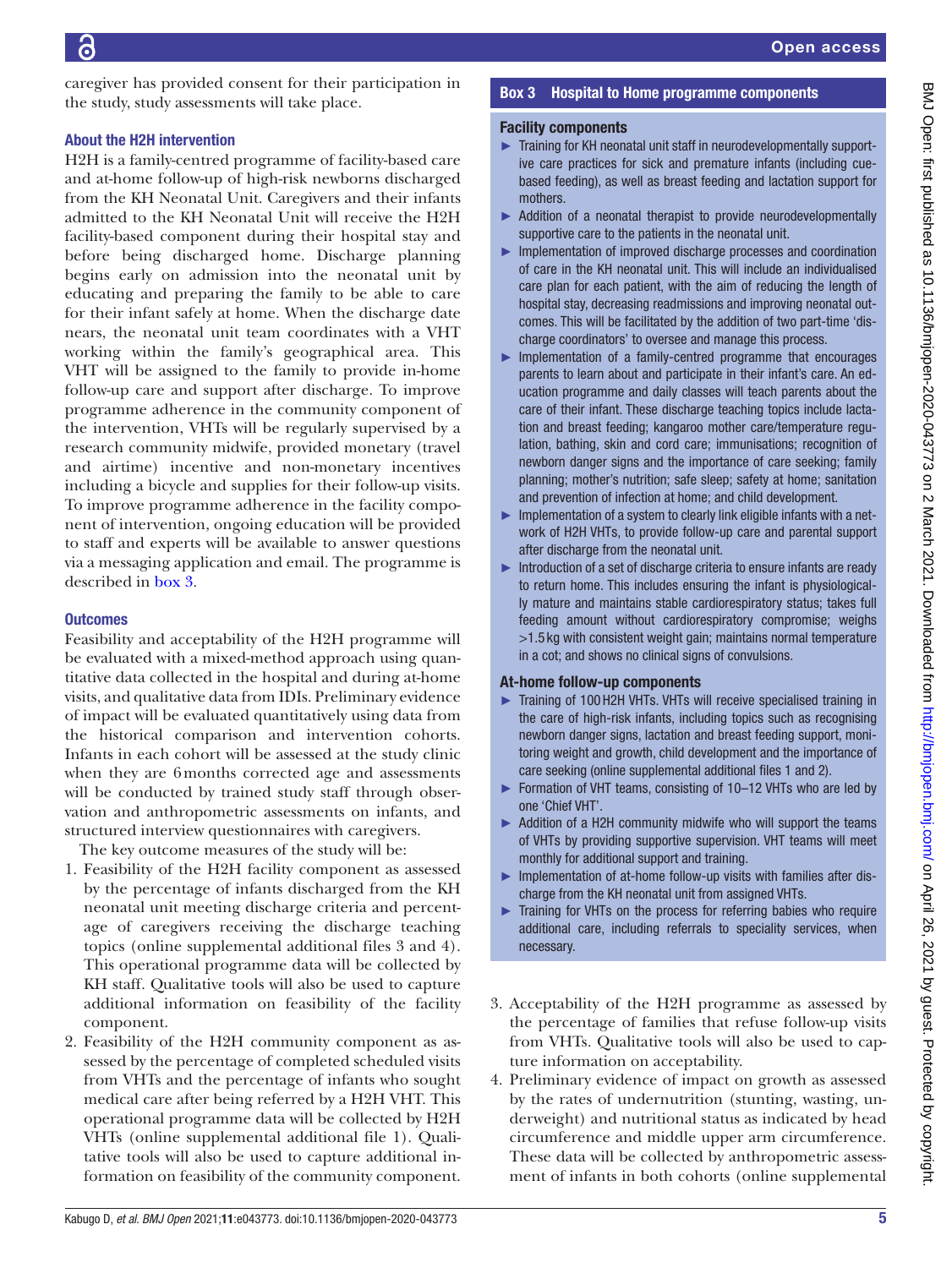[additional file 5\)](https://dx.doi.org/10.1136/bmjopen-2020-043773). Additional operational programme data for the intervention cohort will be collected by H2H VHTs ([online supplemental additional file 1\)](https://dx.doi.org/10.1136/bmjopen-2020-043773). Other outcomes of interest:

- 5. Rates of exclusive breast feeding as assessed by percentage of infants exclusively breast fed for 6months ([online supplemental additional file 6](https://dx.doi.org/10.1136/bmjopen-2020-043773)).
- 6. Rates of immunisation as assessed by the rates of infants receiving the recommended immunisations by 6months ([online supplemental additional file 6](https://dx.doi.org/10.1136/bmjopen-2020-043773)).
- 7. Infant development as assessed by using the standard Griffith Mental Development Scales<sup>24</sup> ([online supple](https://dx.doi.org/10.1136/bmjopen-2020-043773)[mental additional file 5](https://dx.doi.org/10.1136/bmjopen-2020-043773)).
- 8. Child–caregiver attachment as assessed using the already established Maternal Infant Responsiveness Instrument $^{25}$  translated into local Luganda language ([online supplemental additional file 7](https://dx.doi.org/10.1136/bmjopen-2020-043773)).
- 9. VHT knowledge and skills as assessed by knowledge tests administered to VHTs after initial training and at ongoing intervals to assess knowledge gained and retained. This will also be assessed through a skills assessment of a random sample of VHTs to determine their adherence to home visit protocols. Research staff (a community midwife) will conduct the assessments ([online supplemental additional files 8 and 9](https://dx.doi.org/10.1136/bmjopen-2020-043773)).
- 10. VHT engagement as assessed by the attendance rate at monthly VHT meetings. This data will be completed by the H2H community midwife. Qualitative tools will also be used to capture information on VHT engagement.
- 11. Length of hospital stay as assessed by the duration of time infants stay in the KH neonatal unit prior to discharge.

# Qualitative data

IDIs will be conducted with three different populations: KH neonatal unit staff, VHTs and caregivers of newborns from the historical and intervention cohorts [\(online](https://dx.doi.org/10.1136/bmjopen-2020-043773) [supplemental additional file 10](https://dx.doi.org/10.1136/bmjopen-2020-043773)). IDIs with KH staff and VHTs will be conducted 12–18 months after H2H programme implementation. They will include questions related to feasibility and acceptability of delivering the H2H programme in the hospital and at home; appropriateness of the programme; and perceived challenges of the programme. IDIs with caregivers of infants in each cohort will be conducted after the infants' assessment at 6months corrected age. These interviews will include questions related to their experience during their hospital stay and caring for their infant after discharge. Caregivers in the intervention cohort will be asked additional questions related to their acceptance of the H2H programme.

Interviews will be audio-recorded and transcribed. Those conducted in the local language, Luganda, will be transcribed and translated into English by a trained transcriptionist and translator. Transcripts will be uploaded and managed in NVivo V.12.00. The interviews will be conducted by trained study staff who have experience in qualitative research.

# Data management

Operational programmatic data from the H2H facility component will be collected by KH neonatal unit staff as part of standard H2H inpatient process. Operational programmatic data from the H2H community component will be collected by H2H VHTs as part of at-home visits, and by the community midwife. Data from IDIs and interviews will be collected in the form of audiotape and field notes. Data from the historical comparison and intervention cohorts will be collected with infants that are 6months corrected age, by trained study staff. Data will be collected by hand on paper data collection forms and entered electronically by a trained data entry team into a REDCap cloud-based electronic database. Paper forms will be stored in a locked cabinet at the site. The database will be maintained on a secure server and regularly backed up. Access to the locked cabinet and electronic database will be limited to essential individuals. Data entry will be overseen by the monitoring and evaluation officer. Study data will be de-identified whenever possible. No names of participants will be published or made publicly available.

## Participant and public involvement

The H2H intervention, design and conduct were shaped after consultation with service providers from the neonatal unit and the Community Based Health Care Department of Kiwoko Hospital. The study team orally presented the H2H pilot programme concept to the Uganda Ministry of Health and the Uganda National Newborn Steering Committee. Our plan to disseminate findings will engage local and national key stakeholders, including parents, VHTs, KH staff and local district health offices.

# Analysis

The first outcome, feasibility of the H2H facility component, will be assessed by summarising the percentage of infants during the intervention period who met the discharge criteria and percentage of infants whose caregiver received the discharge teaching topics. Feasibility will be demonstrated if 70% of infants meet discharge criteria and 70% of parents receive the discharge teaching topics.

The second outcome, feasibility of the H2H community component, will be assessed by summarising the number of at-home follow-up visits completed per infant. Mean, median, range and IQR will be calculated. Feasibility will be demonstrated if the infants receive 60% of the recommended at-home follow-up visits. The schedule for home follow-up visits is determined by the infants' level of risk and weight at discharge and is further guided by an ongoing assessment of risk and weight gain until they reach 6 months corrected age. Feasibility of the H2H community component will also be demonstrated if 60% of infants sought medical care at a health facility if referred by a VHT.

The third outcome, acceptability of the H2H programme, will be assessed by summarising the percentage of caregivers that refuse the community component of the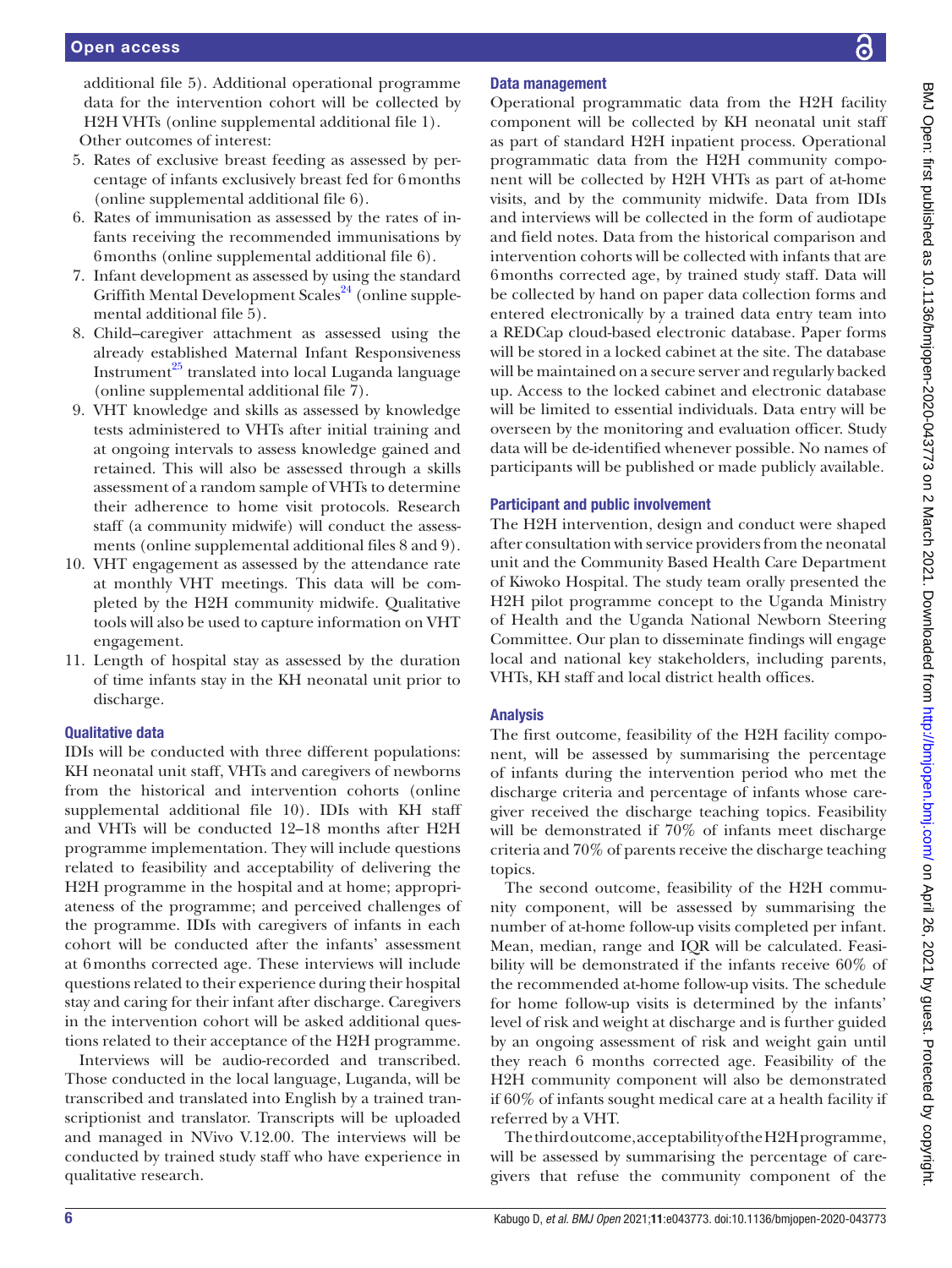intervention. Acceptability will be demonstrated if 15% or fewer caregivers refuse the community component of the intervention.

The fourth outcome, preliminary evidence of impact on growth, and secondary outcomes 5–8, will be assessed by comparing outcomes between the historical and intervention cohorts. Infants in each cohort will be assessed when they are 6months corrected age. We will summarise outcome measures by cohort group. These outcome data will be analysed by descriptive statistics and linear regression. Quantitative data collected in a REDCap database will be analysed in Excel, SPSS V.26.00, Stata 15.00 and R.

Outcomes 9 and 10 will be analysed by summarising mean knowledge and skill scores and percentage of VHTs who score 80% or more on both knowledge and skills domains. Composite scores on knowledge and skills will be computed by summing up all knowledge and skill items as outlined in the assessment form.

Outcome 11 will be analysed by summarising the average length of stay for infants in both historical and intervention cohort.

Qualitative aspects of feasibility and acceptability, including operational challenges in programme implementation and caregivers' and staff's comment on intervention satisfaction, will complement quantitative markers of feasibility and acceptability. Qualitative data will be analysed following a thematic analysis approach, using a comprehensive coding process as guided by Braun and Clarke's thematic analysis technique. $26$  Themes will be based on the study objectives and those emerging from the data. Social scientists (three people) will agree the coding frame and undertake analysis collaboratively to ensure agreement on the coding approach. Thematic summaries will be developed and shared with the wider team for discussion.

#### ETHICS AND DISSEMINATION **Ethics**

This study protocol has been approved by the Makerere University School of Public Health Institutional Review Board (Protocol number 629) and Uganda National Council for Science and Technology (UNCST) (Reference number HS292ES). We have also obtained local approval from District Health Offices in the three surrounding districts: Nakaseke, Nakasongola and Luwero. Written informed consent will be obtained from all study participants [\(online supplemental additional file 11\)](https://dx.doi.org/10.1136/bmjopen-2020-043773). The infant's parent or guardian will provide consent to participate in the research, as well as for having their infant assessed, for the use of existing hospital and programme data, and for participation in qualitative interviews.

Infants recruited into the historical comparison cohort will have received standard care, while infants in the intervention cohort will have received standard care plus the H2H intervention. We believe this study to be lowrisk and believe that the benefits for this population far outweigh the minor risks to the study participants. In the

case of the death of an infant, the parents or guardians of the deceased infant might incur some mental stress while being interviewed. We plan to reduce this mental stress by using study staff who have had bereavement training and experience. There is minor risk of mental stress for participants during questions about their personal and health status. Respondents will be frequently reminded of their choice to refuse to answer any questions at any time.

## **Dissemination**

The study is registered in ISRCTN registry. The study team orally presented the H2H pilot programme to the Uganda Ministry of Health and the Uganda National Newborn Steering Committee. On completion of the study, we plan to disseminate findings with local and national key stakeholders, including parents, KH staff, local district health offices, Ugandan Ministry of Health and Uganda National Newborn Steering Committee. Our study team plans to publish findings on programme feasibility and acceptability, and early evidence on infant growth and developmental outcomes.

#### Author affiliations

1 Adara Development (Uganda), Adara Group, Nakaseke, Uganda

<sup>2</sup>Adara Development (USA), Adara Group, Edmonds, Washington, USA 3 Adara Development (Australia), Adara Group, Sydney, New South Wales, Australia 4 School of Public and Community Health Sciences, University of Montana, Missoula, Montana, USA

5 Kiwoko Hospital, Kiwoko, Uganda

<sup>6</sup>Department of Infectious Disease Epidemiology, London School of Hygiene and Tropical Medicine, London, UK

<sup>7</sup> Social Aspects of Health Programme, MRC/UVRI & LSHTM Uganda Research Unit, Entebbe, Uganda

<sup>8</sup>Neonatal Medicine, University College London Hospitals NHS Trust, London, UK <sup>9</sup> Division of Neonatology, Department of Pediatrics, University of Washington, Seattle, Washington, USA

<sup>10</sup>School of Public Health, Makerere University, College of Health Sciences, Kampala, **Uganda** 

<sup>11</sup>Department of Health Policy Planning and Management, Makerere University School of Public Health, Kampala, Uganda

<sup>12</sup>Department of Global Public Health, Karolinska Institutet, Stockholm, Sweden <sup>13</sup>Makerere University Centre of Excellence for Maternal Newborn and Child Health, Makerere University School of Public Health, Kampala, Uganda

Acknowledgements The authors would like to thank the funder, Grand Challenges Canada, Saving Brains for their financial support for the H2H study. The funder approves open access publication per BMJ requirements. The study team provides its sincere gratitude to the members of the Hospital to Home advisory panel, and the Uganda Ministry of Health and National Newborn Steering Committee for their comments, suggestions and support of this pilot study. We are grateful to the team at Kiwoko Hospital and at Adara Development (Uganda, Australia and USA) for carrying the implementation of H2H forward. We also acknowledge the District Health Offices of Nakaseke, Luwero, Nakasongola and ethics committees of Makerere University School of Public Health and Uganda National Council for Science and Technology for their collaboration and ethical approval of the project.

Contributors DK and HN are the principal investigators of the study. MP drafted the first manuscript. HN, BM, MV, DK and BN provided substantial contribution to write and revise the manuscript draft. PW and JN provided their critical comments throughout from the inception of the pilot to the final production of the manuscript. HN, BM, MV and MP contributed producing study tools. CN, CO, MS, JNan, JNak, JNy, KH-M, PW, PM, CJT, BJSa-H and MS reviewed and provided their critical comments to revise the manuscript. PM and BJSa-H provided statistical expertise. All authors reviewed and agreed the final version of the manuscript.

Funding This work was supported by Saving Brains, Grand Challenges Canada, grant number SB-POC-1810-20757. Saving Brains is a partnership